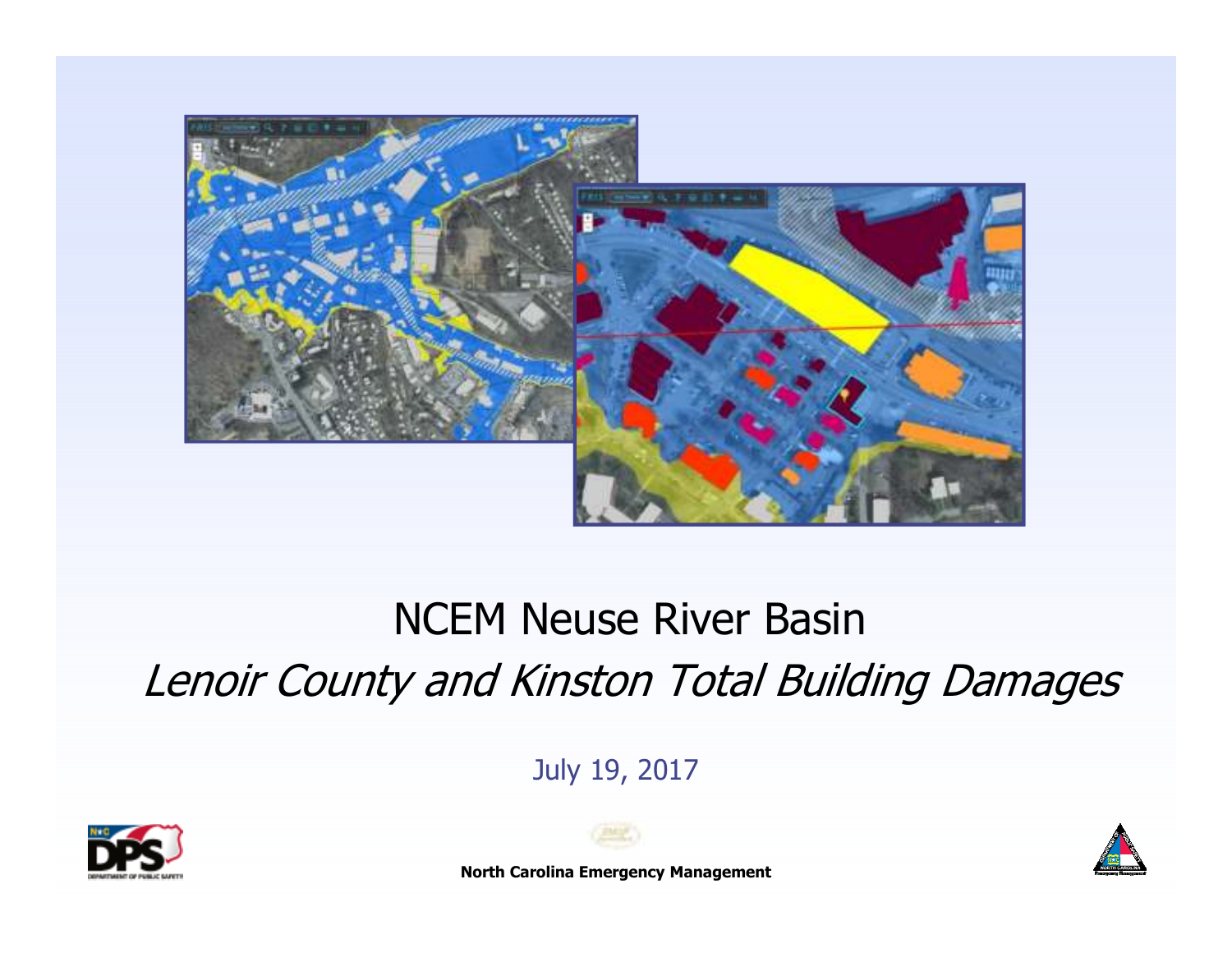### Lenoir County Neuse River Total Building Damages – 10% Annual Chance Event







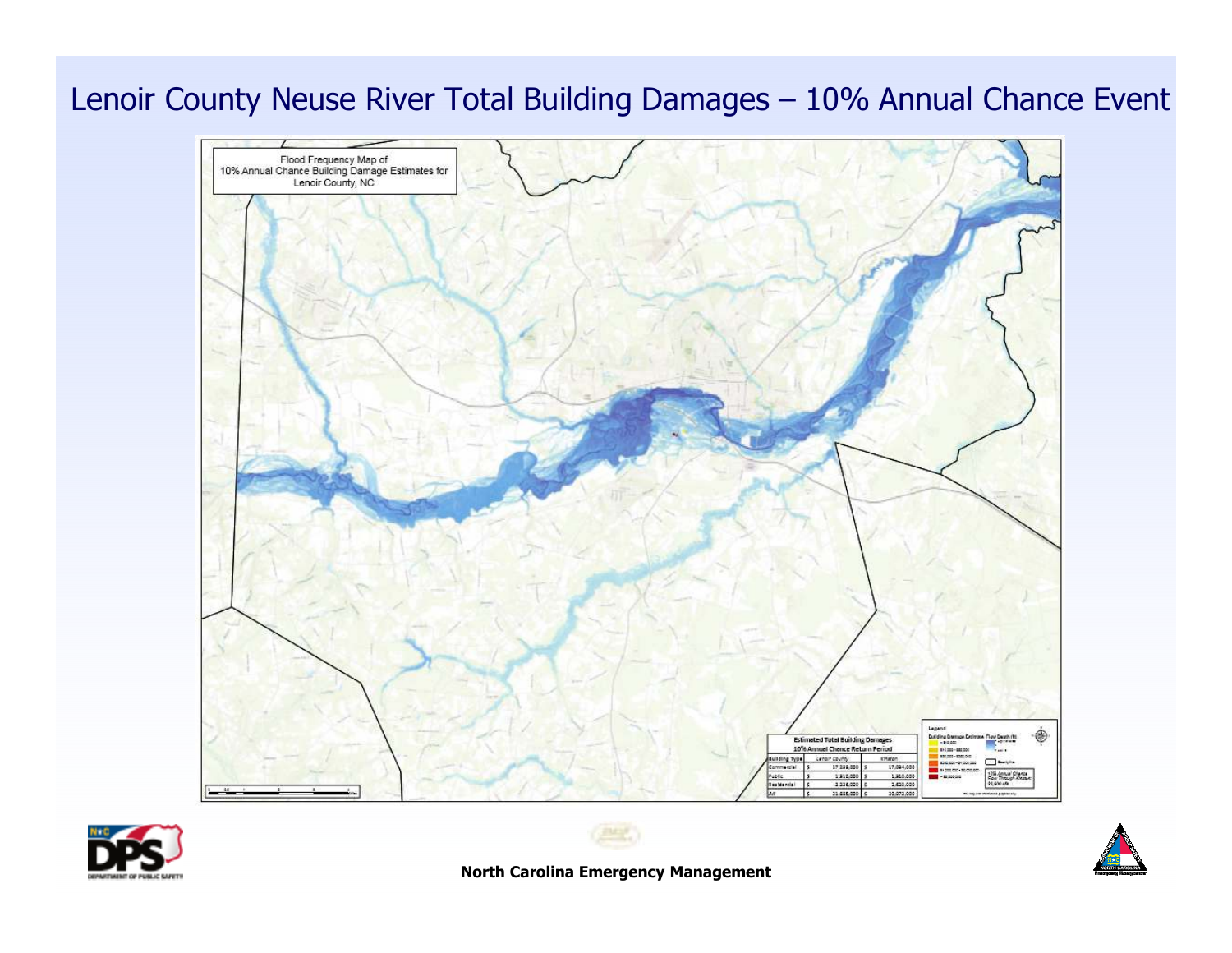





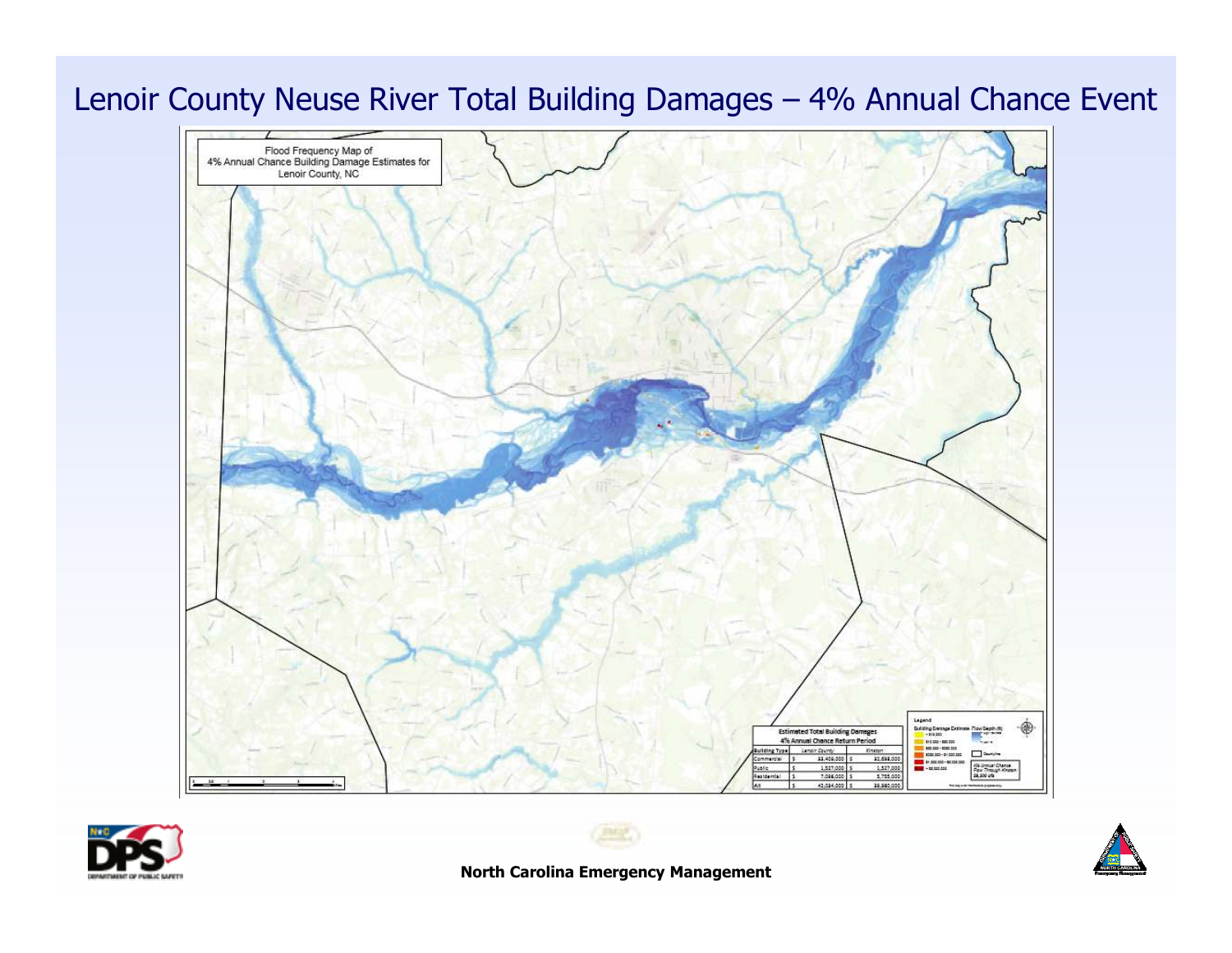#### Lenoir County Neuse River Total Building Damages – 2% Annual Chance Event







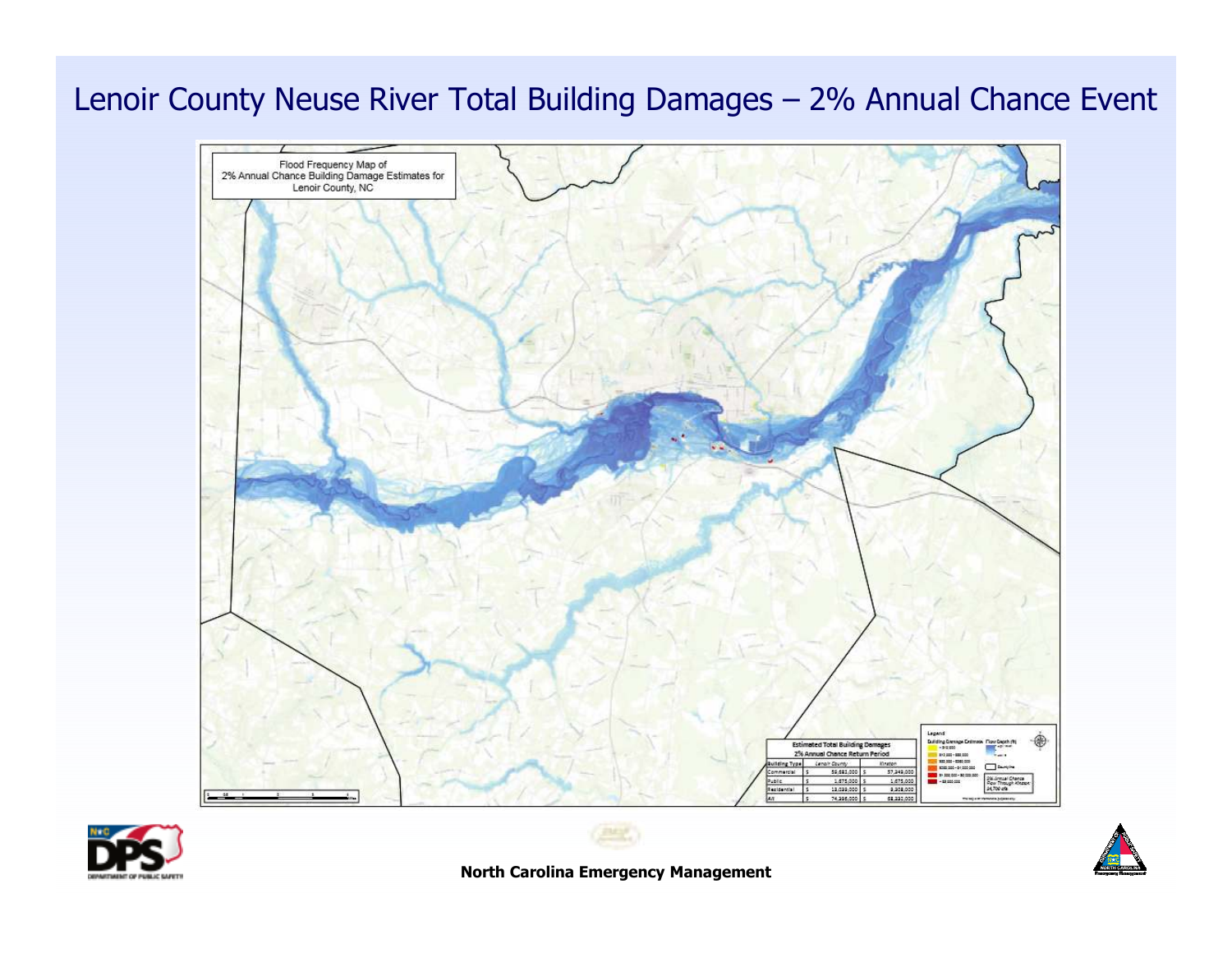#### Lenoir County Neuse River Total Building Damages – 1% Annual Chance Event







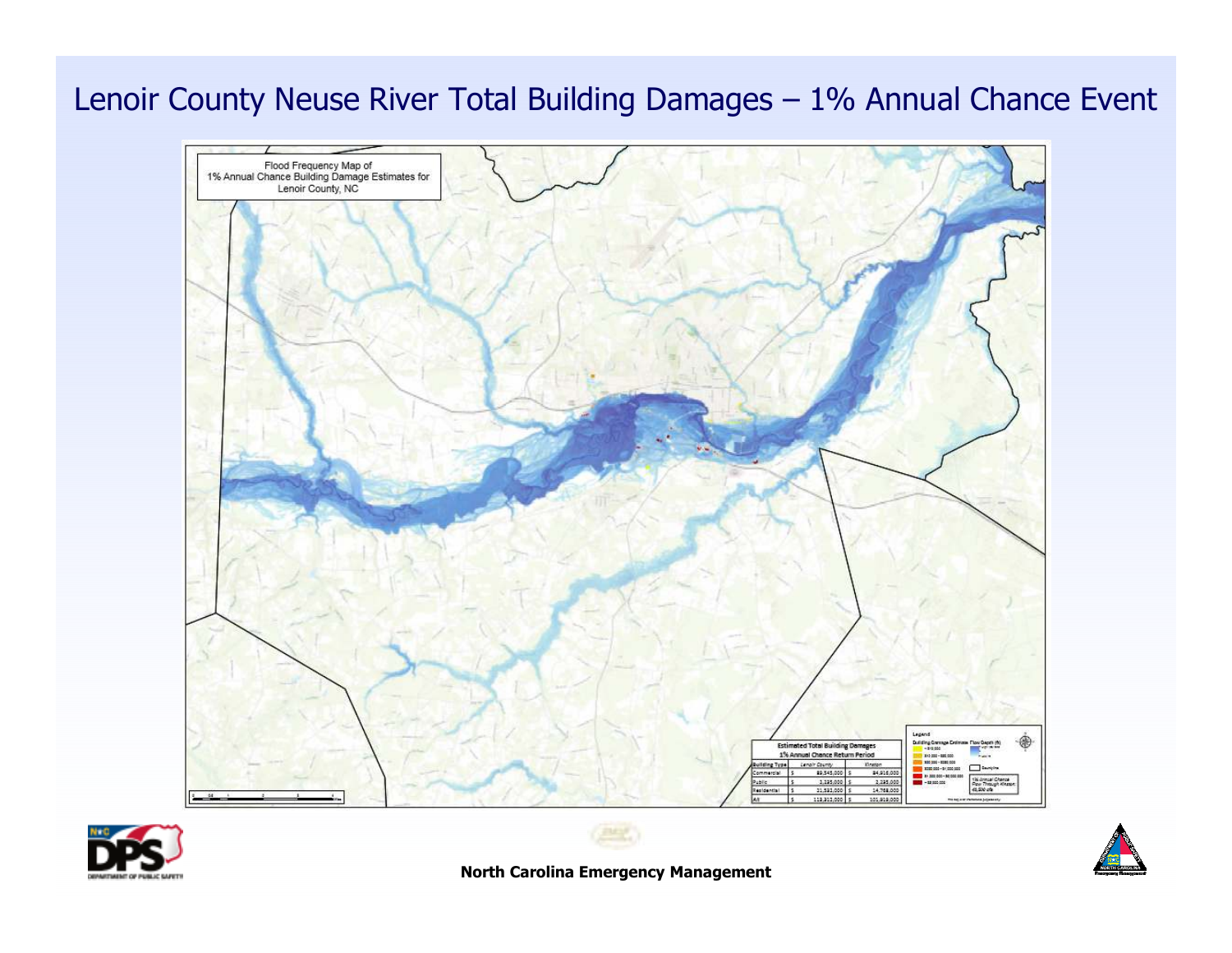### Lenoir County Neuse River Total Building Damages – 0.2% Annual Chance Event







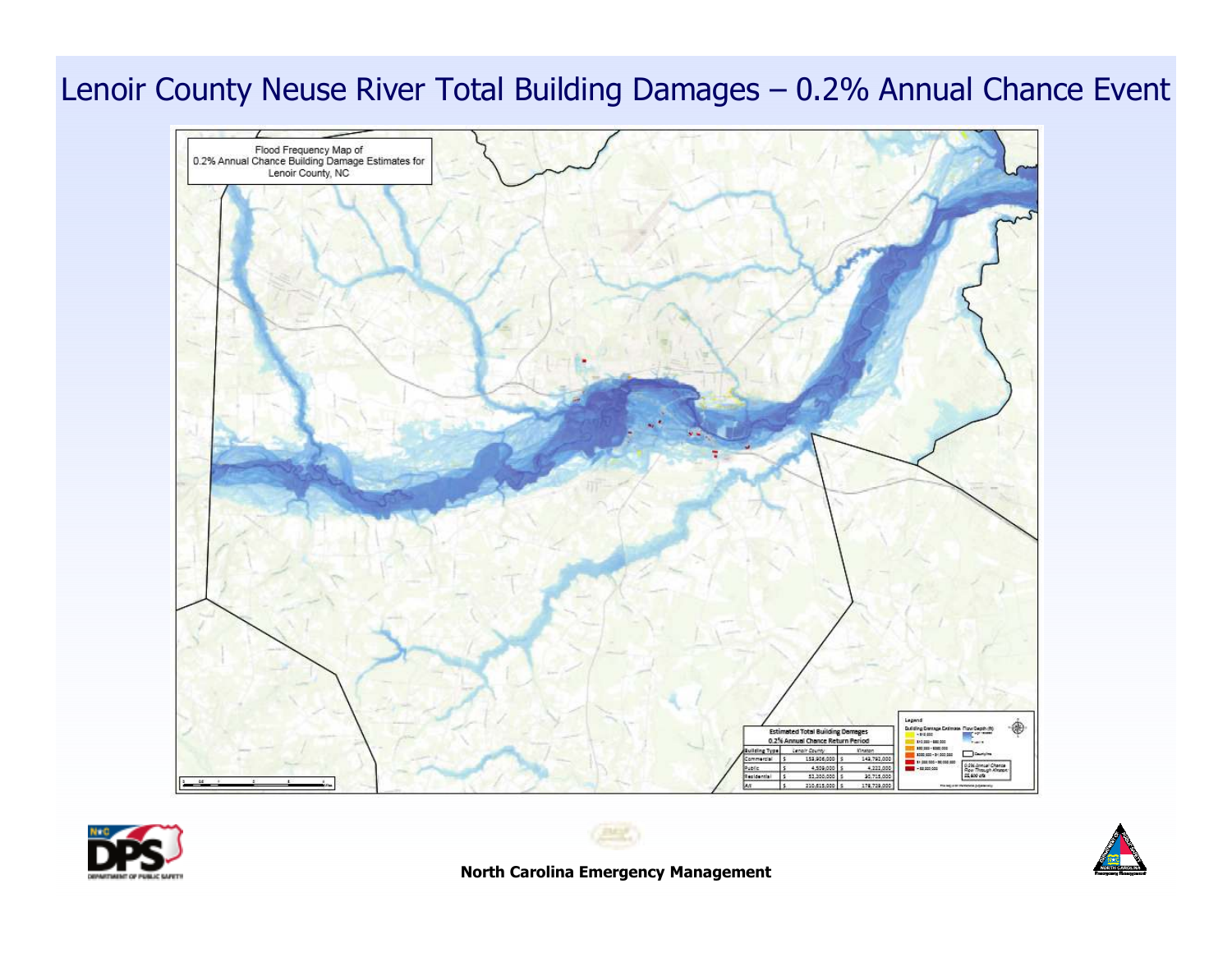## Lenoir County and Kinston Summary of Neuse River Total Building Damages

|     |                      | <b>Nuese River Lenoir County Total Building Damages</b> |             |                    |                  | <b>Kinston Total Building Damages</b> |             |                    |                  |
|-----|----------------------|---------------------------------------------------------|-------------|--------------------|------------------|---------------------------------------|-------------|--------------------|------------------|
|     | Frequency Flow (cfs) | Commercial                                              | Public      | <b>Residential</b> | Total            | <b>Commercial</b>                     | Public      | <b>Residential</b> | Total            |
| 10  | 22,600               | 17,290,000                                              | \$1,310,000 | \$3,366,000        | 21,966,000<br>S. | 17,034,000<br>S.                      | \$1,310,000 | \$2,629,000        | 20,973,000<br>S. |
| 25  | 29,300               | 33,409,000                                              | \$1,527,000 | \$7,098,000        | 42,034,000<br>S  | 32,698,000<br>S                       | \$1,527,000 | \$5,755,000        | 39,980,000<br>S. |
| 50  | 34,700               | 59,682,000                                              | \$1,675,000 | \$13,039,000       | 74,396,000<br>S  | 57,349,000                            | \$1,675,000 | 9,308,000<br>S.    | 68,332,000<br>S. |
| 100 | 40.500               | 89,545,000<br>S.                                        | \$2,235,000 | \$21,532,000       | \$113,312,000    | 84,916,000<br>S.                      | \$2,235,000 | \$14,768,000       | \$101,919,000    |
| 500 | 55,600               | \$153,906,000                                           | \$4,509,000 | \$52,200,000       | \$210,615,000    | \$143,792,000                         | \$4,222,000 | \$30,715,000       | \$178,729,000    |





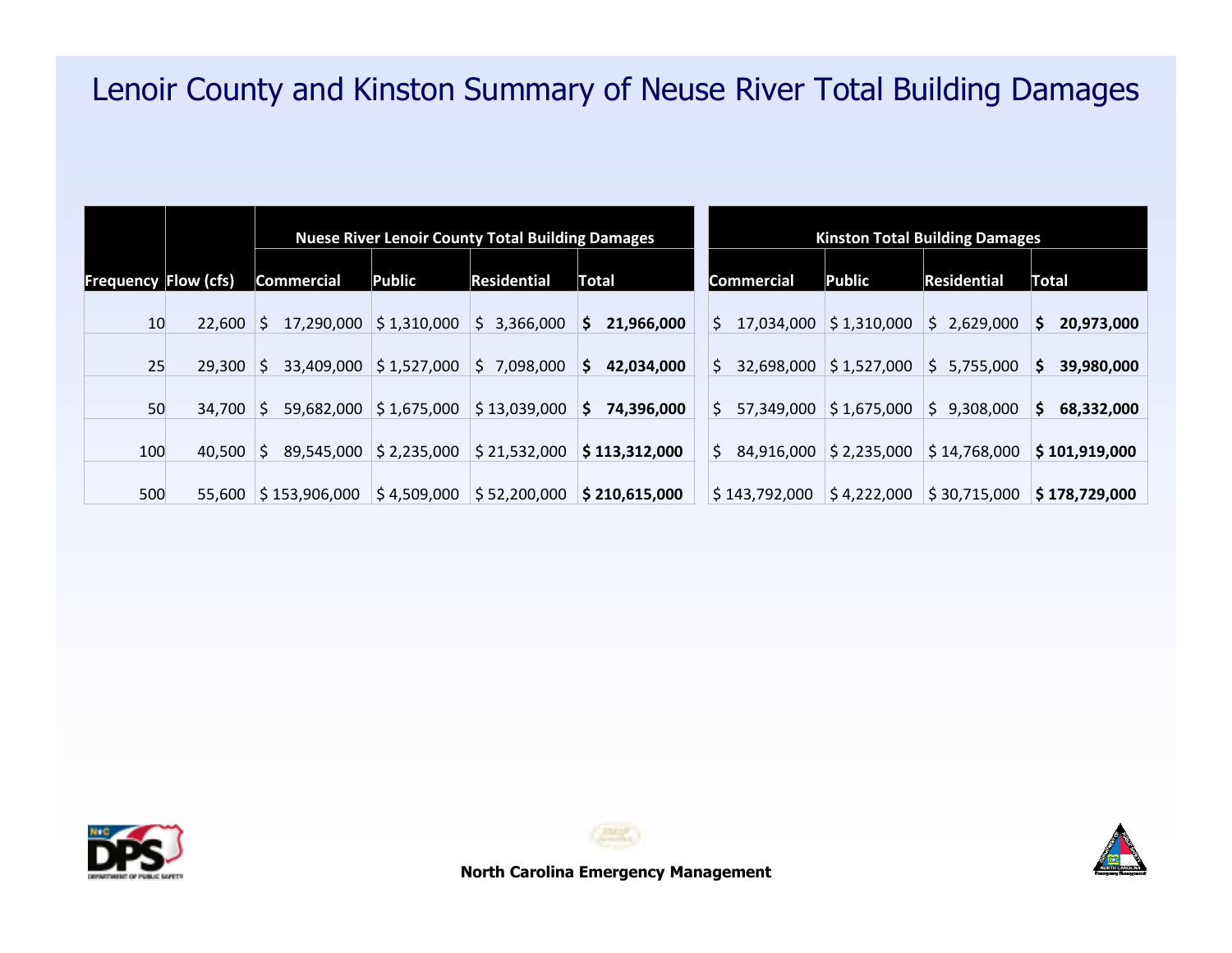## Lenoir County Summary of Neuse River Total Building Damages